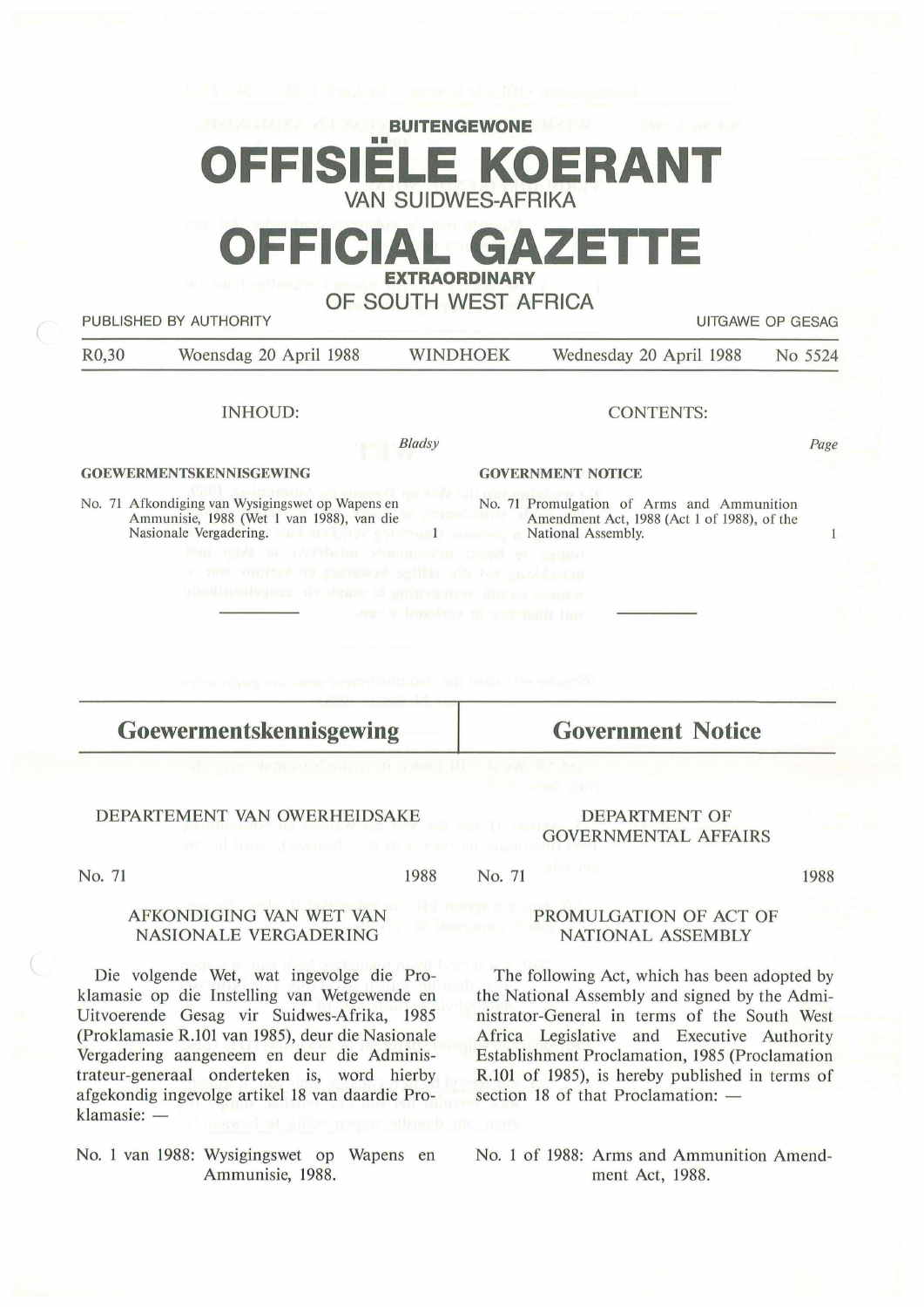No. 5524 Official Gazette Extraordinary 20 April 1988

**ARMS AND AMMUNITION AMENDMENT ACT, 1988** 

# **EXPLANATORY NOTE:**

Words underlined with solid line indicate insertions proposed.

**J Words** in bold type in square brackets indicate omissions proposed.

**To amend the Arms and Ammunition Act, 1969, so as to provide for a further ground upon which a person may be declared unfit to possess any arm; to create additional offences concerning safe-keeping and loss of any arm; and to provide for matters incidental thereto.** 

**ACT** 

*(English text signed by the Administrator-General on 24 March 1988)* 

BE IT ENACTED by the National Assembly, as follows:-

**1.** Section 11 of the Arms and Ammunition Act, 1969 (hereinafter referred to as the principal Act), is hereby amended:

- (a) by the substitution for paragraph (d) of subsection (1) of the following paragraph:
	- "(d) who while in lawful possession of an arm, has lost such arm through **[gross]** negligence; or";
- (b) by the addition in subsection (1) of the following paragraph:

"(e) who while in lawful possession of an arm, failed to take all reasonable steps for the safekeeping of such arm,";

Amendment of section 11 of Act 75 of 1969.

**Act No. 1, 1988**